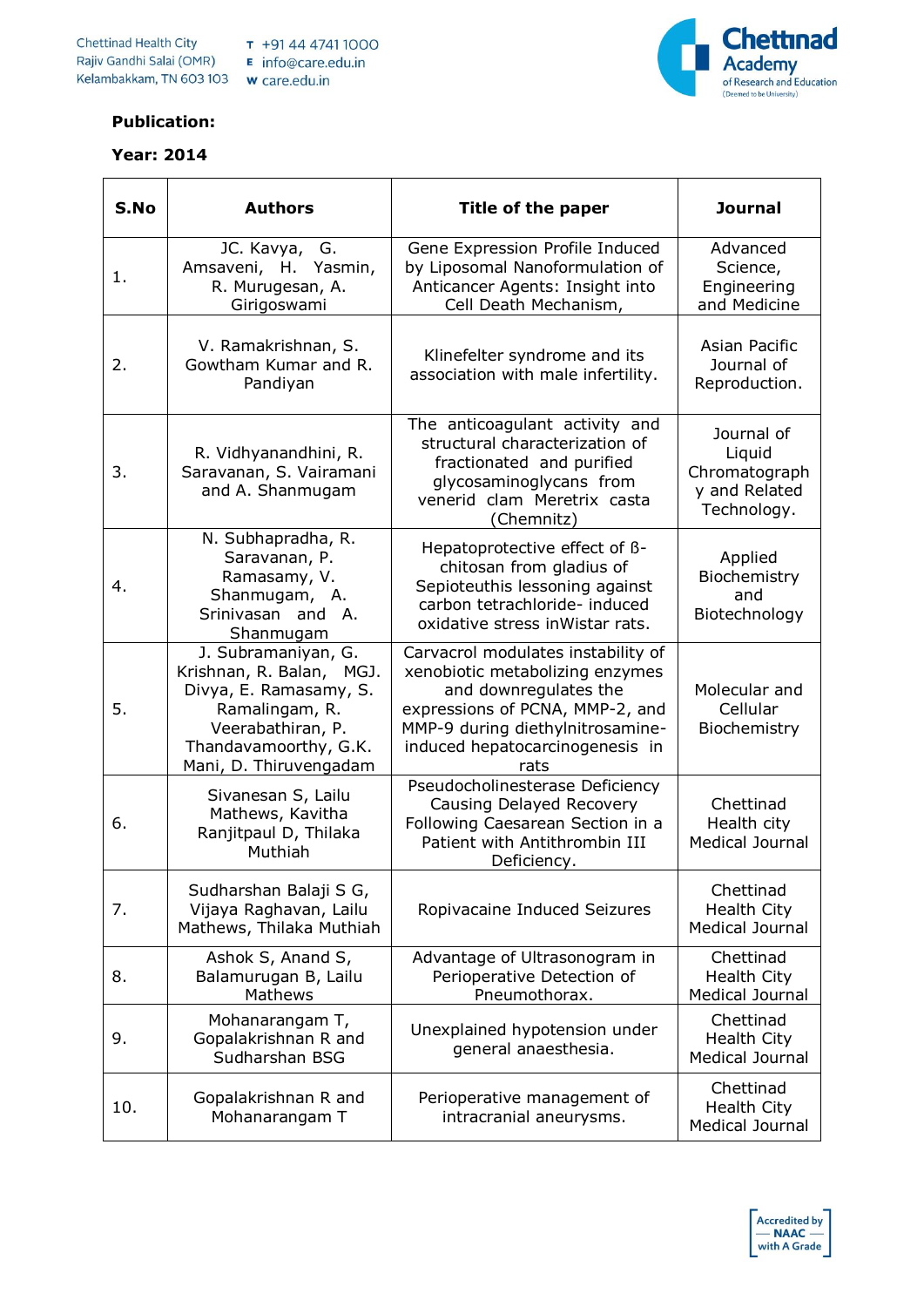

| 11. | Mohanarangam T,<br>Gopalakrishnan R,<br>Ramesh VG and<br>Karthikeyan KV    | A case of venous air embolism<br>during paediatric craniotomy in<br>sitting position.                                                                                      | Chettinad<br>Health City<br>Medical Journal                                    |
|-----|----------------------------------------------------------------------------|----------------------------------------------------------------------------------------------------------------------------------------------------------------------------|--------------------------------------------------------------------------------|
| 12. | Malligai E, Malini S, Nayar<br>PG.                                         | Role of glycated albumin and<br>glycated hemoglobin in prediction<br>of coronary artery disease using<br>regression model in south Indian<br>population                    | International<br>Journal of<br>Research in<br><b>Health Science</b>            |
| 13. | UmamaheshwariK, santhisi<br>lambanan&Jothi malar.R                         | paradoxical increase in cystatin -c<br>levels in hemodialysis                                                                                                              | International<br>journal of<br>pharmacy and<br>biological<br>sciences          |
| 14. | Umamaheshwari K and<br>Ashokkumar N                                        | Comparative study of intra -<br>dialytic kinetic behavior of urea,<br>creatinine and cystatin $- C$ in<br>hemodialysis.                                                    | International<br>Journal of<br>Medical and<br>Applied<br>Sciences              |
| 15. | Riswana Jasmine M,<br>Preethi K, Meenakshi<br>Mohanram, Srinivasan M<br>S. | Warty But Not Warts                                                                                                                                                        | Chettinad<br>Health City<br><b>Medical Journal</b>                             |
| 16. | AG Vijay Kumar, Suresh J                                                   | Pattern of autopsies conducted in<br>rural area - A restrospective<br>study                                                                                                | International<br>Journal of<br><b>Health Sciences</b><br>and Research          |
| 17. | R.Anantharamakrishnan,T<br>.Dinesh Kumar, K. Senthil<br>Kumar              | A Prospective study of Abdominal<br>Tuberculosis and the Role of<br>surgery in its diagnosis and<br>treatment.                                                             | International<br>Journal of<br>recent trends in<br>Science and<br>Technology   |
| 18. | Vasanthi R, Karthikeyan D<br>and Jeya M.                                   | Study of biofilm production and<br>antimicrobial resistance pattern of<br>the bacterial isolates frominvasive<br>devices.                                                  | International<br>Journal of<br>Medical<br>Research &<br><b>Health Sciences</b> |
| 19. | Janani R and Jeya M.                                                       | Prevalence of ESBL and<br>carbpenemase producing<br>Klebsiella isolates in a tertiary<br>care hospital.                                                                    | International<br>Journal of<br>Medical<br>Research in<br>Health<br>Sciences.   |
| 20. | Kandaswamy S,<br>Vijayalakshmi K and Jeya<br>М.                            | Prevalence of multidrug resistant<br>bacteria and bla KPC 2 gene<br>detection of carbapenem resistant<br>isolates from clinical samples of<br>ICU in a tertiary care unit. | International<br>Journal of<br>Medical<br>Research in<br>Health<br>Sciences.   |
| 21. | Kumaran G and Jeya M.                                                      | Clinico mycological profile of<br>dermatophytic infections.                                                                                                                | International<br>Journal of<br>Pharma and<br><b>Biosciences</b>                |

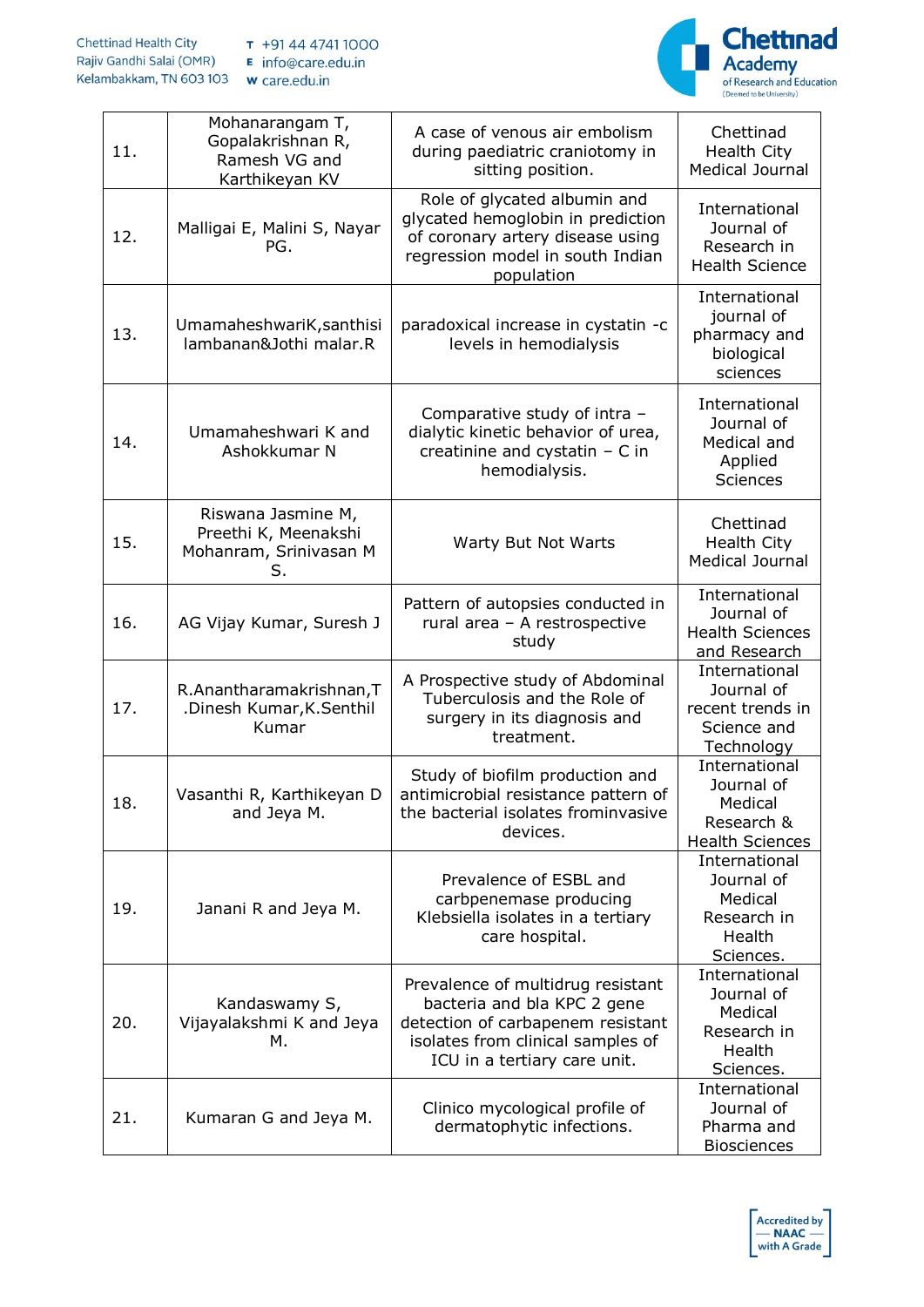

| 22. | Jayanthi S and Jeya M                                              | Plasmid profile analysis and bla<br>VIM gene detection of metalo $\beta$ -<br>lactamase (MBL) producing<br>Pseudomonas aeruginosa isolates<br>from clinical samples. | Journal of<br>Clinical and<br>Diagnostic<br>Research                           |
|-----|--------------------------------------------------------------------|----------------------------------------------------------------------------------------------------------------------------------------------------------------------|--------------------------------------------------------------------------------|
| 23. | Priyadarshini S, Nirupa S<br>and Jaya M.                           | Evaluation of modified hodge test<br>as an indicator of Klebsiella<br>pneumonia carbapenemase (KPC)<br>production by using bla KPC gene<br>PCR.                      | International<br>Journal of<br>Medical<br>Research &<br><b>Health Sciences</b> |
| 24. | Ramesh VG                                                          | Assessment of intracranial<br>dynamics in hydrocephalus.                                                                                                             | Journal of<br>Neurosurgery                                                     |
| 25. | Ramesh VG.                                                         | Pathogenesis of trigeminal<br>neuralgia.                                                                                                                             | Neural<br>Regeneration<br>Research                                             |
| 26. | Ramesh VG.                                                         | Management of Aneurysmal<br>Subarachnoid Hemorrhage: A<br>Brief Outline of the Present<br>Guidelines.                                                                | Chettinad<br><b>Health City</b><br>Medical Journal                             |
| 27. | Karthikeyan KV, Ramesh<br>VG                                       | Giant Dumb-bell Trigeminal<br>Schwannoma                                                                                                                             | Chettinad<br><b>Health City</b><br><b>Medical Journal</b>                      |
| 28. | Karthikeyan KV, Ramesh<br>VG                                       | Microsurgical Aneurysm Clipping -<br>Our Experience.                                                                                                                 | Chettinad<br>Health City<br><b>Medical Journal</b>                             |
| 29. | M.Krishna Kumar,<br>Karthikeyan KV, Ramesh<br>VG                   | <b>Giant Cerebral Arterio-Venous</b><br>Malformation Excision.                                                                                                       | Chettinad<br>Health City<br>Medical Journal                                    |
| 30. | Misha Pepsi S, Vasantha<br>N Subbiah.                              | Hyoscine butyl bromide versus<br>drotaverine hydrochloride active<br>stage of labour- a comparative<br>study of rate of cervical dilation.                           | Journal of<br>Evolution of<br>Medical and<br><b>Dental Sciences</b>            |
| 31. | Vineet Thomas Abraham,<br>Rohit Gangadharan, M.<br>Narayana Reddy  | A rare presentation of<br>tuberculosis-concomitant<br>involvement of both the knee and<br>proximal tibia                                                             | European<br>Orthopaedics<br>and<br>Traumatology                                |
| 32. | G Balachander G, Reddy<br>MN, Rathinasamy M                        | Hip synovitis in dengue-<br>diagnostic dilemma                                                                                                                       | Journal of Case<br>Reports                                                     |
| 33. | Govindarajan B                                                     | What's your diagnosis?                                                                                                                                               | American<br>Academy of<br>Orthopaedic<br>Surgeons                              |
| 34. | Sushma Nayar,<br>Vigneshwaran J                                    | Non-Secretory Multiple Myeloma-<br>An unusual presentation with<br>review of literature                                                                              | Chettinad<br>Health City<br>Medical Journal                                    |
| 35. | PrasunpriyaNayak,<br>Sharma SB.Nadella Vijaya<br>Subbaraya Chowdry | Oxidant handling by hippocampus<br>&Hebb-william maze performance<br>in aluminium exposed albino<br>Wistar rats                                                      | International<br>Journal of<br>Clinical &<br>Experimental<br>Physiology        |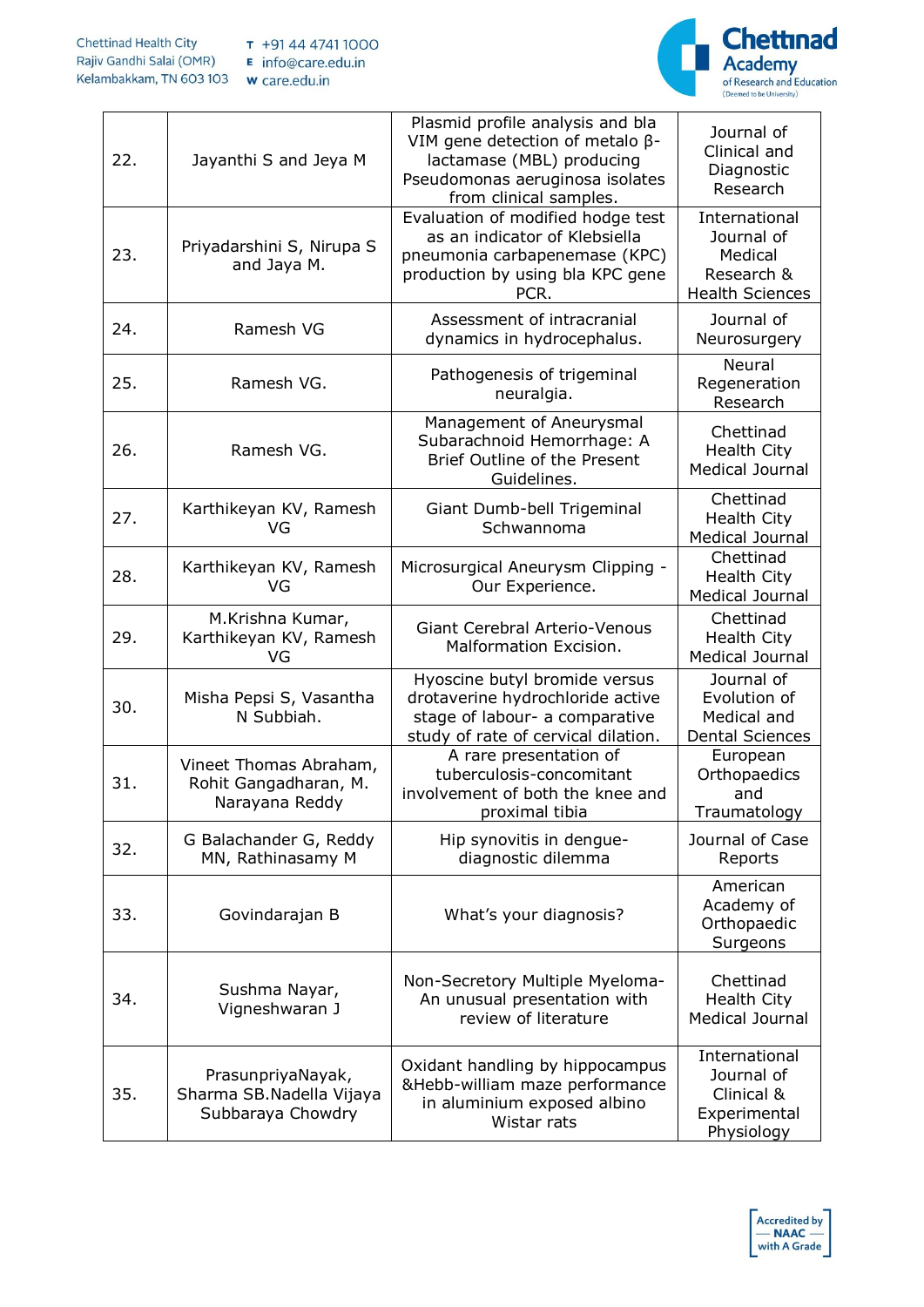

| 36. | Arkanshu Atha, Sanjay<br>Andrew                                                                                      | Relationship between certain<br>pulmonary function tests and<br>anthroprometric measures in<br>normal male MBBS students,                                                                                      | International<br>journal of<br>health<br>information and<br>medical<br>research                    |
|-----|----------------------------------------------------------------------------------------------------------------------|----------------------------------------------------------------------------------------------------------------------------------------------------------------------------------------------------------------|----------------------------------------------------------------------------------------------------|
| 37. | Srinija P, Anoop<br>Sreevalsan, Abubacker S<br>, Swarnapriya K,<br>Somasundaram,<br>Vasantha N.Subbiah<br>Subbiah VK | Seizure Disorders in Pregnancy                                                                                                                                                                                 | Chettinad<br><b>Health City</b><br>Medical Journal                                                 |
| 38. | Lakshmi.L                                                                                                            | Novice's Experiences of a School<br>Health Nurse in a Residential<br>School                                                                                                                                    | Tamilnadu<br>Nurses and<br>Midwives<br>Council Journal<br>of Community<br>Health Nursing.          |
| 39. | Pushpakala KJ, Achu<br>Ravinath                                                                                      | <b>Effectiveness of Self Instructional</b><br>Module on Central Venous<br>Catheter Care among ICU Nurse.                                                                                                       | International<br>Journal of<br>Nursing and<br><b>Health Science</b>                                |
| 40. | Pushpakala KJ and<br>Kanageswari<br>Mangayakarasi R                                                                  | Effectiveness of Reiky therapy on<br>Management of prehypertension<br>among the young adults                                                                                                                   | International<br>Journal of<br>Nursing and<br><b>Health Science</b>                                |
| 41. | N. Halappa, S.<br>Varambally, J. Thirthalli,<br>M. Rao, R.Christopher, N.<br>Raghuram, B. Gangadhar                  | Association between serum BDNF<br>and cortisol levels indrug-naive<br>patients with depression treated<br>with yogatherapy or<br>antidepressants                                                               | European<br>Journal of<br>Psychiatry                                                               |
| 42. | S. Subburaman, K.<br>Ganesan, R. Murugesan                                                                           | Protective Role of Naringenin<br>Against Doxorubicin-Induced<br>Cardiotoxicity in a Rat Model:<br>Histopathology and mRNA<br>Expression Profile Studies.                                                       | Journal of<br>Environmental<br>Pathology,<br>Toxicology and<br>Oncology                            |
| 43. | R. Muthukumar, B.<br>Thangam, SSSJ. Ahmed<br>SSSJ.                                                                   | A Systems Biological Approach<br>Reveals Multiple Crosstalk<br>Mechanism between Gram-<br>Positive and Negative Bacterial<br>Infections: An Insight into Core<br>Mechanism and Unique Molecular<br>Signatures. | PLoS ONE                                                                                           |
| 44. | K.J. Arul and P. Palanivelu                                                                                          | Biofilm forming ability of a new<br>bacterial isolate from dental<br>caries: An atomic force<br>microscopic study                                                                                              | Journal of<br>Natural<br>Science,<br>Biology and<br>Medicine.                                      |
| 45. | G. Sathish, K.C. Divya, M.<br>Parthiban and A.A. Wilson                                                              | In silico analysis show incidence<br>of very virulent marek's disease<br>virus (MDV).                                                                                                                          | International<br>Journal of<br>Computational<br><b>Bioinformatics</b><br>and In Silico<br>Modeling |

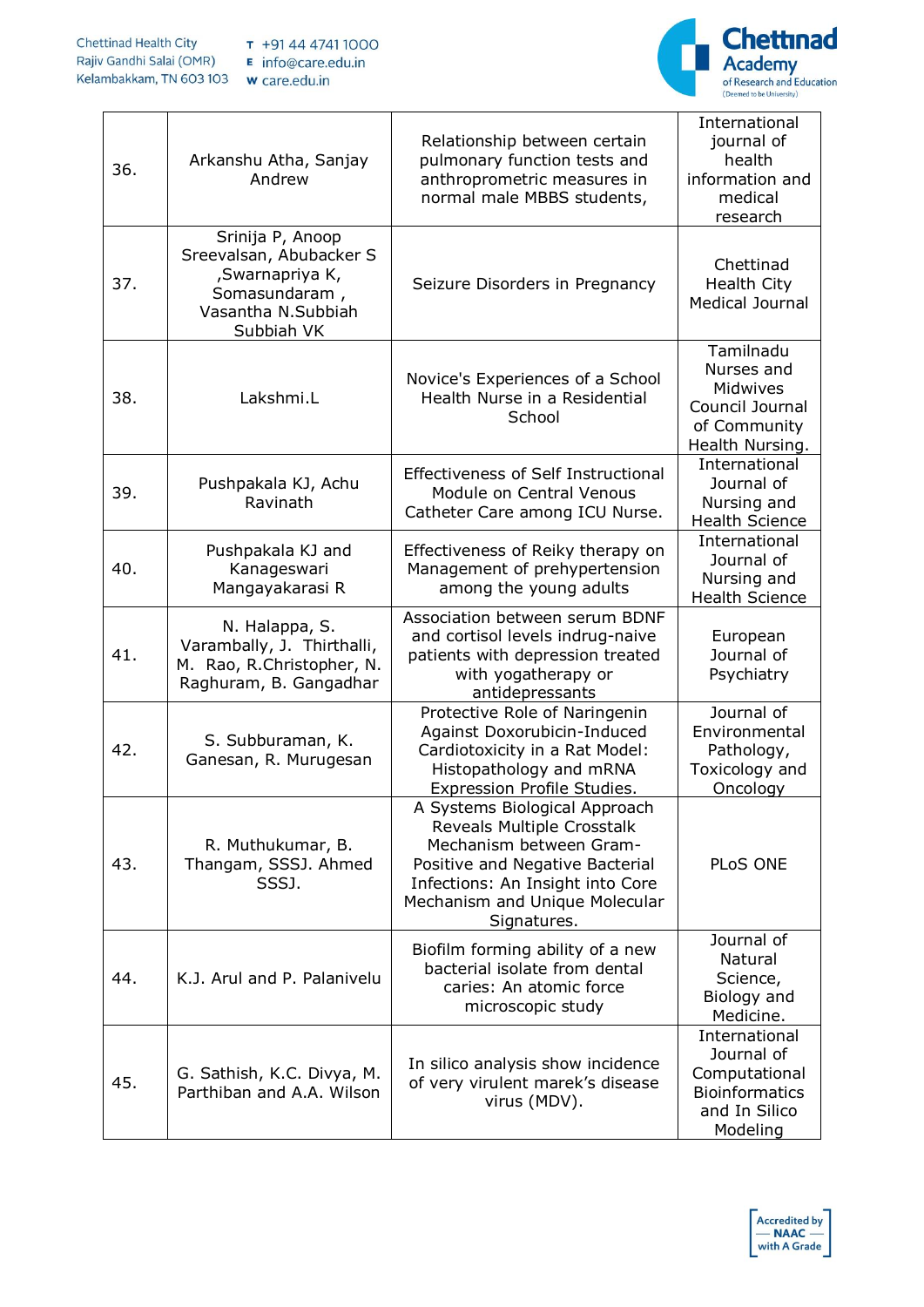

| 46. | S.K. Manjunath, SSSJ.<br>Ahmed, M. Dhanasekaran<br>and S.S. Winkins                                                                                                                                                                                                                                                                                                                                                                                                   | Polycaprolactone scaffold<br>engineeredfor sustained release<br>of resveratrol: therapeutic<br>enhancement in bone tissue<br>engineering                           | International<br>Journal of<br>Nanomedicine                          |
|-----|-----------------------------------------------------------------------------------------------------------------------------------------------------------------------------------------------------------------------------------------------------------------------------------------------------------------------------------------------------------------------------------------------------------------------------------------------------------------------|--------------------------------------------------------------------------------------------------------------------------------------------------------------------|----------------------------------------------------------------------|
| 47. | A. Moorthi, P.R. Parihar,<br>S. Saravanan, M.<br>Vairamani and N.<br>Selvamurugan                                                                                                                                                                                                                                                                                                                                                                                     | Effects of silica and calcium<br>levels in nanobioglass ceramic<br>particles on osteoblast<br>proliferation.                                                       | Material<br>Science &<br>Engineering C                               |
| 48. | M. Prasad and P.<br>Palanivelu.                                                                                                                                                                                                                                                                                                                                                                                                                                       | Purification and characterization<br>of a thermophilic chitinase,<br>overexpressed in Saccharomyces<br>cerevisiae- Suitable for<br>bioconversion of chitin wastes. | Indian Journal<br>of Applied<br>research                             |
| 49. | A. Palaniappan                                                                                                                                                                                                                                                                                                                                                                                                                                                        | News and Views: The promise of<br>Vaccinology                                                                                                                      | <b>CHC Medical</b><br>Journal                                        |
| 50. | Elhaik E, Tatarinova T,<br>Chebotarev D, Ignazio S,<br>Piras, Calo CM, Montis<br>AD, Atzori M, Marini M,<br>Tofanelli S, Francalacci P,<br>Pagani L, Tyler-smith C,<br>Xue Y, Cucca F, Schurr<br>GT, Jill B, Gaieki,<br>Melendez C, Vilar GM,<br>Owings CA, Gomez R,<br>Fujita R, Santos RF,<br>Comas D, Balanovsky O,<br>Balanovska E, Zalloua P,<br>Soodyall H, Pitchappan R,<br>Arunkurmar G, Hammer<br>M, Smith LM, Wells RS<br>and the Genographic<br>Consortium | Geographic populations structure<br>analysis of worldwide human<br>populations infers their<br>biogeographical origins                                             | Nature<br>communication<br>s.                                        |
| 51. | Stephen Sudhakar K,<br>Ashok Kulasekar, Shankar<br>C, Charanya. C,<br>R.Pandurangan                                                                                                                                                                                                                                                                                                                                                                                   | Hypersensitivity to Injection<br>Drugs in Peribulbar Block - A<br>Clinical Study                                                                                   | International<br>Journal of<br><b>Health Sciences</b><br>& Research  |
| 52. | B. Balamurugan, Abbey<br>Mathew, R. Gowthaman,<br>Rajarajeswari, S.<br>Sivanesan, S. G.<br>SudharshanBalaji, K.<br>Vijayaraghavan, S. Ashok                                                                                                                                                                                                                                                                                                                           | Comparison of Pentastarch versus<br>Tetrastarch in the Initial<br>Management of Hypovolemic<br>Patients                                                            | Journal of<br>Evolution of<br>Medical and<br><b>Dental Sciences</b>  |
| 53. | Abbey Mathew,<br>Balamurugan B,<br>Gowthaman R                                                                                                                                                                                                                                                                                                                                                                                                                        | Buprenorphine as an Adjuvant to<br>Bupivacaine in Supraclavicular<br><b>Brachial Plexus Block</b>                                                                  | Chettinad<br><b>Health City</b><br>Medical Journal                   |
| 54. | Rajila RHS, Vaithianathan<br>G, Balaji TK and Sharmila<br>S.                                                                                                                                                                                                                                                                                                                                                                                                          | Flexor digiti minimi brevis -<br>variations, development & its<br>significance to ulnar<br>neurovascular bundle.                                                   | International<br>Journal of<br>Research and<br><b>Health Science</b> |
| 55. | Sharmila S, Balaji TK,<br>Rajila RHS, Vaithianathan<br>G, Syamly and Janani Y                                                                                                                                                                                                                                                                                                                                                                                         | Multiple anatomical variations in<br>an upper $limb - A$ case report                                                                                               | Medical<br>Science.                                                  |

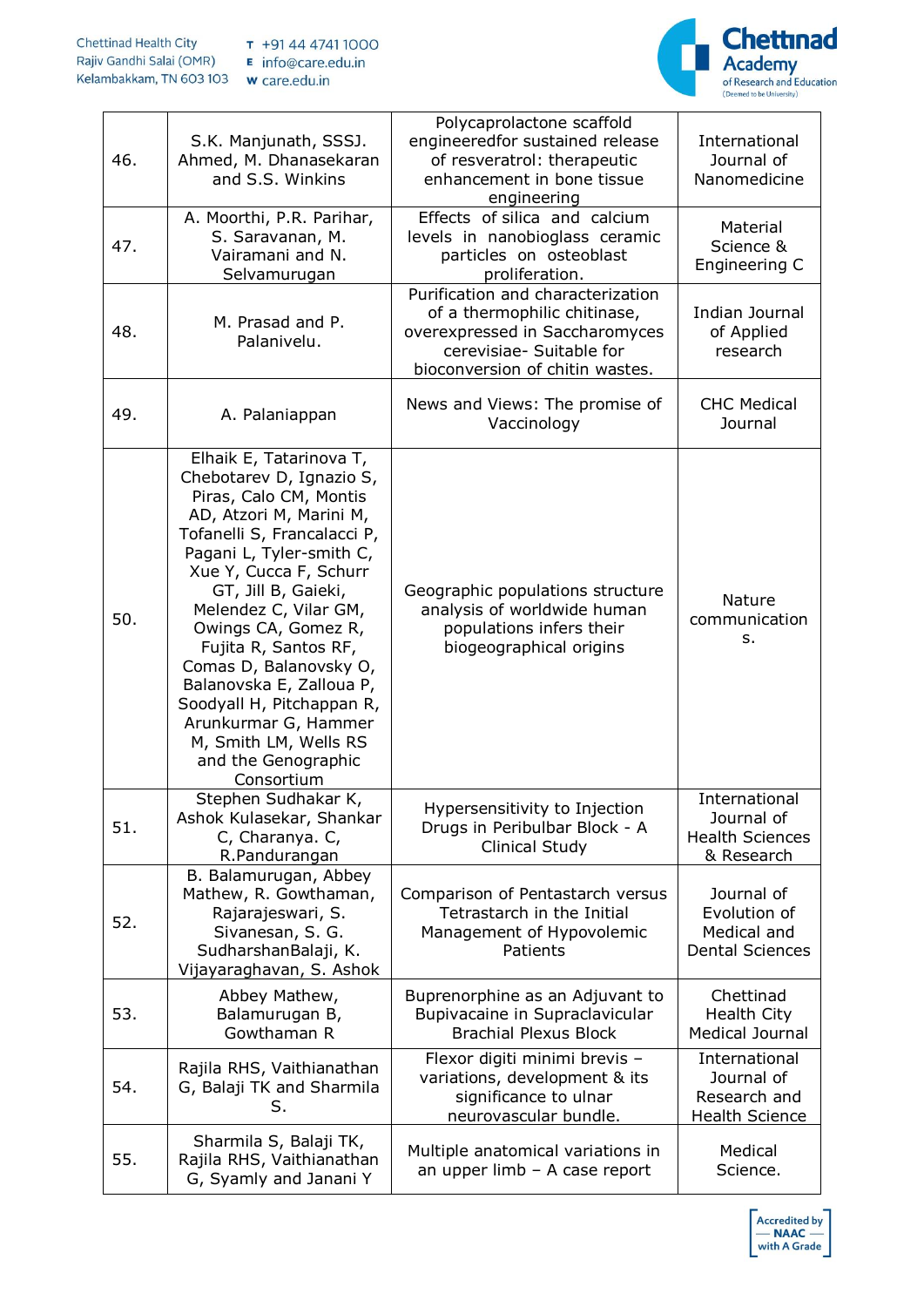

| 56. | Janani Y, Rajila RHS,<br>Balaji TK, Sharmila S and<br>Batmanabane M.                           | A study on the communications of<br>median nerve with<br>musculocutaneous and ulnar<br>nerves                               | International<br>Journal of<br>Research and<br><b>Health Science</b>      |
|-----|------------------------------------------------------------------------------------------------|-----------------------------------------------------------------------------------------------------------------------------|---------------------------------------------------------------------------|
| 57. | Ramakrishnan V,<br>Anilkumareddy Y, Aruna<br>S, Balaji TK, Ananthi S                           | A cadaveric study on anatomical<br>variations of the superficial<br>palmar arch.                                            | International<br>Journal of<br>Research and<br><b>Health Science</b>      |
| 58. | Afroz K, Prakash A,<br>Ramesh P, Vaithianthan<br>G, Balaji TK and Judson<br>JP.                | Variation in innervation of<br>lumbricals of hands.                                                                         | International<br>Journal of<br>Innovation<br>Research and<br>Development. |
| 59. | Priya P, Rajila HS, Aruna<br>S, Balaji TK and<br>Veerappan V                                   | Study on Variations in the<br>Anterior Papillary Muscle of the<br>Right Ventricle.                                          | International<br>Journal of<br>Innovation<br>Research and<br>Development. |
| 60. | Ramesh P, Janani Y,<br>Khizer Hussain Afroze M,<br>John P. Judson, Balaji TK,<br>Suba Ananthi. | Study on Structural Variations of<br>Palmaris Longus Muscle.                                                                | International<br>Journal of<br>Innovative<br>Research &<br>Development    |
| 61. | K. M. Sakthivel, T. K.<br>Balaji, A. S. Moni, G.<br>Narayanan, K. Sathish<br>Kumar             | Study of Jugular Foramen - A<br>Case Report.                                                                                | IOSR Journal of<br>Dental and<br>Medical<br>Sciences.                     |
| 62. | Murali R, Anisha Mohan P                                                                       | How to read a clinical journal-An<br>insight                                                                                | Chettinad<br>Health City<br><b>Medical Journal</b>                        |
| 63. | Mohanram M, Srinivasan<br>M S                                                                  | Unilateral Blaschkoid Lichen<br>Planus - A Rare Presentation of a<br>Common Dermatological Entity                           | Chettinad<br>Health City<br>Medical Journal                               |
| 64. | Sarah Subhashini,<br>Vishwanath C Naragond,<br>Sampath Kumar,<br>Rajasekaran D                 | An Interesting Case of Thyroid<br>Storm: Case Report.                                                                       | Chettinad<br><b>Health City</b><br><b>Medical Journal</b>                 |
| 65. | Kavya Anbuselvan,<br>Sangeetha A,<br>Lakshmidevi U,<br>Rajasekaran D                           | Acquired Hemophilia with<br>Hypopituitarism: Case Report.                                                                   | Chettinad<br><b>Health City</b><br>Medical Journal                        |
| 66. | Noorul Ameen S,<br>Samhitha Reddy A,<br>Sakuntala SR,<br>Rajasekaran D                         | An Interesting Case of Hereditary<br>Haemorrhagic Telangiectasia with<br>Chronic Parenchymal Liver<br>Disease: Case Report. | Chettinad<br>Health City<br><b>Medical Journal</b>                        |
| 67. | Ramcharan Reddy,<br>Vigneshwaran J,<br>Subramaniyan,<br>Rajasekaran D                          | An Interesting Case of<br>Hemorrhagic Stroke with Absent<br>Pulses: Case Report.                                            | Chettinad<br>Health City<br>Medical Journal                               |
| 68. | Pavithra Thamizharasan,<br>resident1, Rajasekaran<br>Durai                                     | Mixed worm infestation causing<br>dysphagia                                                                                 | <b>British Medical</b><br>Journal                                         |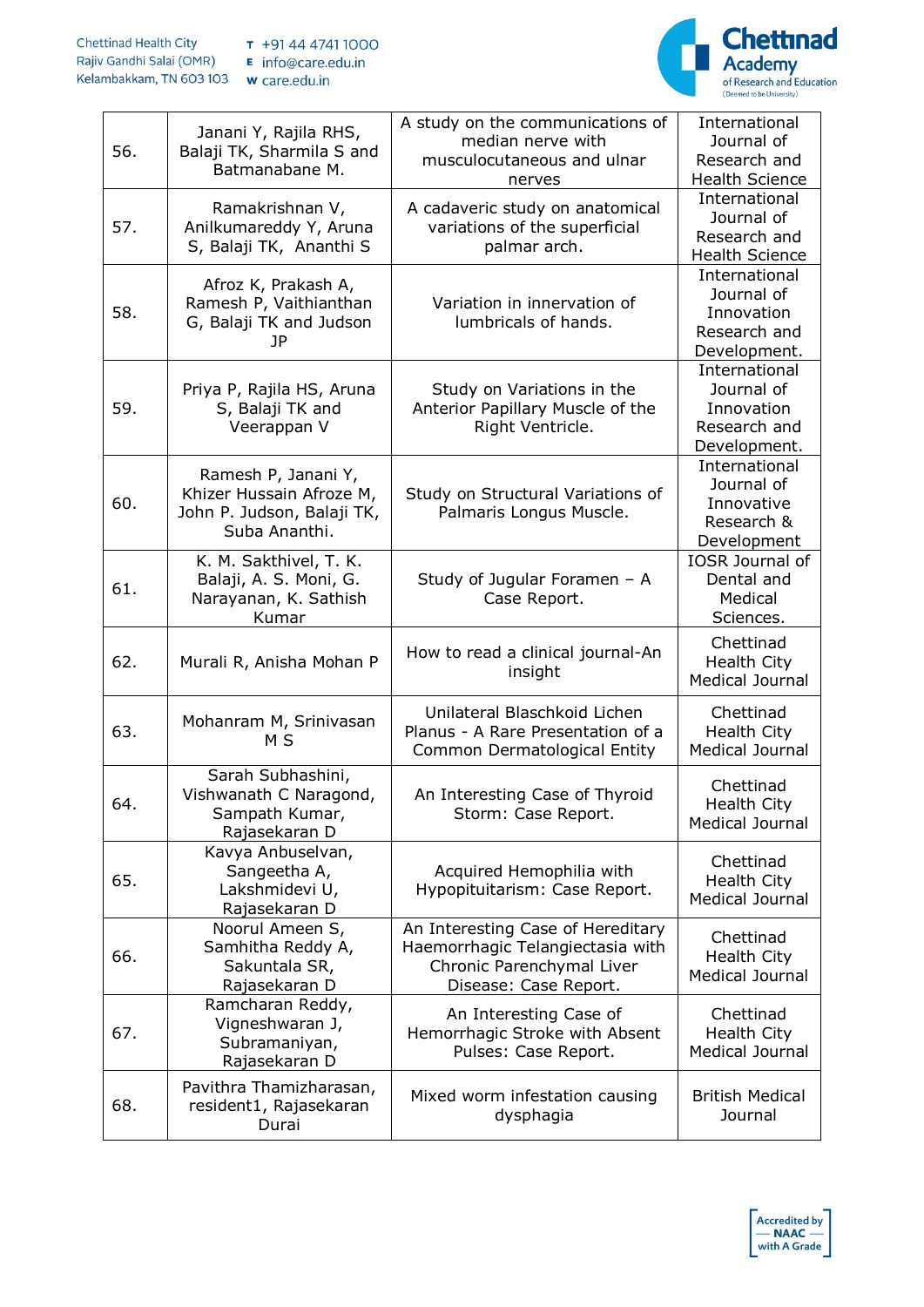

| 69. | Pandiyan N                                                                                                              | Whither varicocelectomy?<br>Perspective article.                                                                                                                                                   | Chettinad<br><b>Health City</b><br>Medical Journal.                  |
|-----|-------------------------------------------------------------------------------------------------------------------------|----------------------------------------------------------------------------------------------------------------------------------------------------------------------------------------------------|----------------------------------------------------------------------|
| 70. | Manimalar, Kanchanadevi,<br>Radhapandiyan and<br>Pandiyan N                                                             | Follow up of ART babies.                                                                                                                                                                           | Chettinad<br><b>Health City</b><br>Medical Journal                   |
| 71. | Pandiyan N.                                                                                                             | Menstruation: A sign or symptom<br>of Physiology or Failed<br>physiology? - A hypothesis.                                                                                                          | Chettinad<br><b>Health City</b><br>Medical Journal.                  |
| 72. | Asha Benziger,<br>Rameshraja D and<br>Pandiyan N                                                                        | Impact of Radiation Emitted by<br>Mobile Phone During Call Mode on<br>the Ejaculated Semen.                                                                                                        | Chettinad<br><b>Health City</b><br><b>Medical Journal</b>            |
| 73. | Prathima T, Pandiyan N,<br>Ramesh Raja D, Krithika<br>Devi, Gayathri Devi S S,<br>Gayatri Ganesan and<br>Radhapandiyan. | Prognostic Value of Different<br>Sperm Parameters on the Success<br>of Intrauterine Insemination                                                                                                   | Chettinad<br><b>Health City</b><br>Medical Journal.                  |
| 74. | Ranjani S and Pandiyan N                                                                                                | Leucocytospermia -does it mean<br>anything?.                                                                                                                                                       | Chettinad<br><b>Health City</b><br><b>Medical Journal</b>            |
| 75. | Siddharth C, Ramesh Raja<br>D and Prathima T                                                                            | Lifestyle and Environmental<br><b>Factors Influencing Male Fertility</b>                                                                                                                           | Chettinad<br><b>Health City</b><br>Medical Journal                   |
| 76. | Shah DK, Shivakrishna<br>and Pandiyan N                                                                                 | The Undescended Testis $-$ A<br>Review with Hypothesis                                                                                                                                             | Chettinad<br>Health City<br>Medical Journal                          |
| 77. | Kanchanadevi B, Bharath<br>R, Gayathri Devi S S and<br>Pandiyan N.                                                      | Hypogonadotropic Hypogonadism<br>- Canary in a Coal Mine?                                                                                                                                          | Chettinad<br><b>Health City</b><br>Medical Journal.                  |
| 78. | Gayathridevi S S,<br>Meenakshi M,<br>Radhapandiyan.                                                                     | Pemphigus Vulgaris following ART<br>pregnancy.                                                                                                                                                     | Chettinad<br><b>Health City</b><br>Medical Journal                   |
| 79. | Balachandar G, Reddy<br>MN, Rathinasamy.                                                                                | Hip synovitis in dengue-<br>diagnostic dilemma                                                                                                                                                     | Journal of case<br>reports                                           |
| 80. | Rathinasamy.                                                                                                            | Ocular thelaziasis seen in a 4<br>month old child:                                                                                                                                                 | Chettinad<br><b>Health City</b><br>Medical Journal                   |
| 81. | Ramesh VG, Ganapathi<br>Vel Kannan M, Sriram K,<br>Balasubramanian C                                                    | Prognostication in cervical<br>spondylotic myelopathy: Proposal<br>for a new simple practical scoring<br>system.                                                                                   | Asian Journal of<br>Neurosurgery                                     |
| 82. | Kandasamy S,<br>Vijayalakshmi K, Jeya M                                                                                 | Prevalence of multidrug resistant<br>bacteria and blaKPCa 2 gene<br>detection of carbapenem resistant<br>isolates from clinical samples of<br>intensive care units in a tertiary<br>care hospital. | International<br>Journal of<br>Research and<br><b>Health Science</b> |

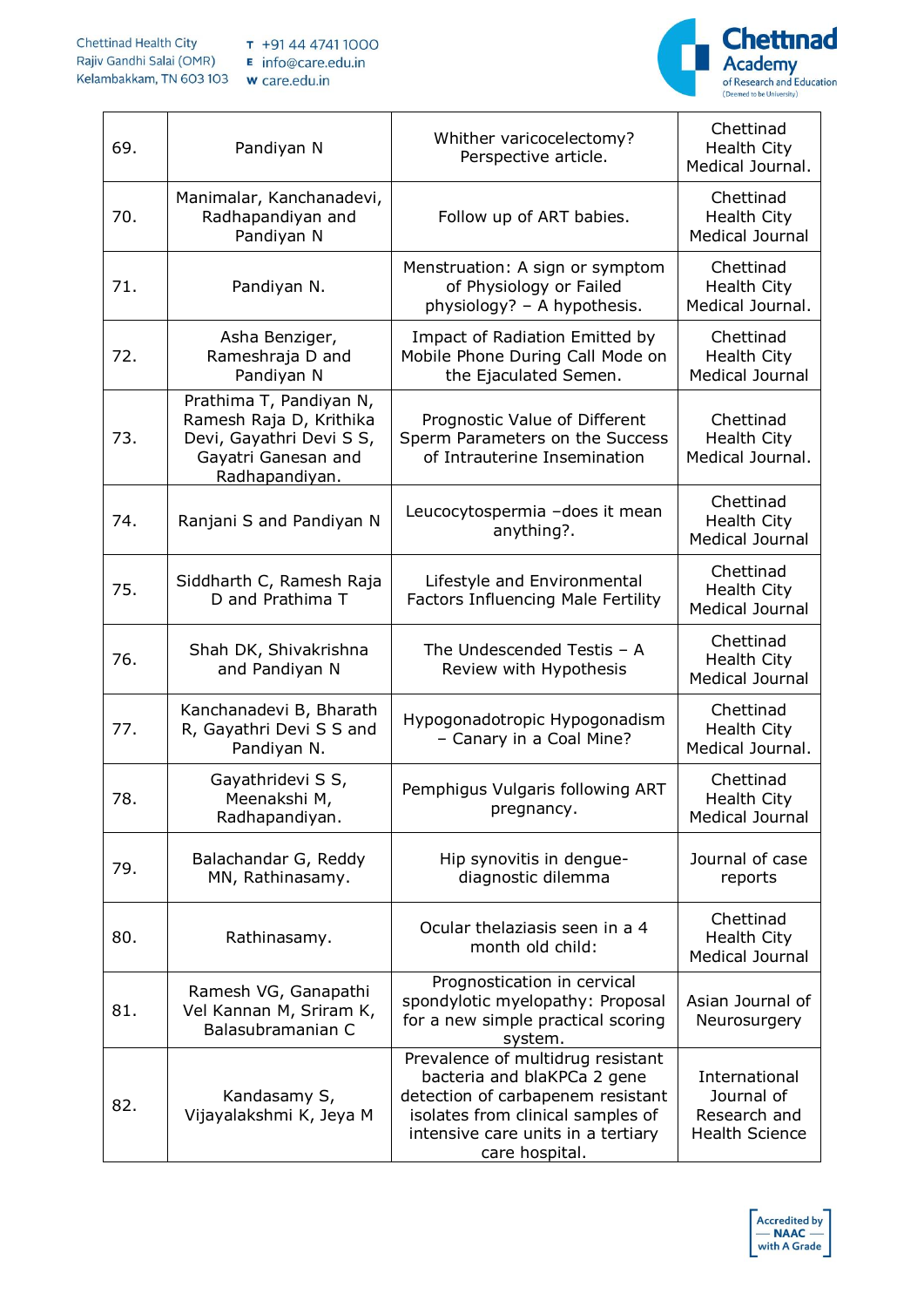

| 83. | Sathiya S, Sailatha R,<br>Vijayalakshmi K, Subbiah<br>V N, Famida A M, Renuka<br>S et al.         | Assessment of Gestational Age by<br><b>Ultrasonic Measurement of Fetal</b><br>Kidney Length.                                                                                              | Journal of<br>evolution of<br>Medical and<br><b>Dental Science</b>   |
|-----|---------------------------------------------------------------------------------------------------|-------------------------------------------------------------------------------------------------------------------------------------------------------------------------------------------|----------------------------------------------------------------------|
| 84. | Swarnapriya K,<br>Sathyadharan P, Subbiah<br>V N, Sreevalsan A                                    | Isolated splenic vein thrombosis<br>in a postpartum patient with anti-<br>phospholipid syndrome                                                                                           | International<br>Journal of<br>Medical and<br><b>Applied Science</b> |
| 85. | Rajakumar S A, Thirumal<br>R, Usha V, Rontgen R.                                                  | Co-Relation between First<br><b>Trimester Uric Acid Concentration</b><br>and Development of Gestational<br>Diabetes Mellitus.                                                             | Journal of<br>evolution of<br>Medical and<br><b>Dental Science</b>   |
| 86. | Srinija P, Sreevalsan A,<br>Abubacker S,<br>Swarnapriya K,<br>Somasundaram, Subbiah<br>V N et al. | Seizure disorders in pregnancy -<br>case series.                                                                                                                                          | Chettinad<br>health city<br><b>Medical Journal</b>                   |
| 87. | Swarnapriya K,<br>Sathyadharan P, Subbiah<br>V N                                                  | Epidemiology of Eclampsia in a<br>Tertiary Health Centre.                                                                                                                                 | Journal of<br>evolution of<br>Medical and<br><b>Dental Science</b>   |
| 88. | Renuka S, Sreevalsan A,<br>Sathiya S, Subbiah V N.                                                | To evaluate the changes in blood<br>glucose following antenatal<br>corticosteroid in preterm<br>antenatal women of gestational<br>age 28-34 weeks.                                        | Journal of<br>evolution of<br>Medical and<br>Dental Science.         |
| 89. | Sreevalsan A, Kavitha D,<br>Subbiah V N.                                                          | Ovary-site of ova or pregnancy                                                                                                                                                            | Journal of<br><b>Medical Science</b><br>and Technology               |
| 90. | Sreevalsan A, Srinija P,<br>Surya, Subbiah V N                                                    | A retrospective analysis of<br>convulsions in pregnancy in a<br>tertiary referral medical college<br>hospital                                                                             | Journal of<br>evolution of<br>Medical and<br>Dental Science          |
| 91. | Sornam P, Subbiah VN,<br>Clara J, Michael,<br>Mangalagowri P, Ravi et<br>al                       | Pilot study on prevalence of<br>cervical premalignant lesions and<br>associated risk factors among<br>married fisherwomen residing at<br>Tondiarpet, Chennai- a cross<br>sectional study. | International<br>Journal of<br>comprehensive<br>nursing              |
| 92. | Vijayalakshmi K, Reddy<br>MM, Vasantha NS,<br>Sathiya S, Arjun B                                  | Clinico-Pathological Profile of<br>adnexal torsion cases: A<br>retrospective analysis from a<br>tertiary care teaching hospital.                                                          | Journal of<br>Clinical and<br>Diagnostic<br>Research                 |
| 93. | Sailatha R, Sathiya S,<br>Famida AM, Vijayalakshmi<br>K, Renuka S, Pepsi MS                       | Role of laparoscopy in<br>investigation of female infertility:<br>a retrospective study of 50 cases.                                                                                      | Journal of<br>evolution of<br>Medical and<br><b>Dental Science</b>   |
| 94. | Nalini A P, Karthikeyan K,<br>Bharath, John A, Lakshmi                                            | A Retrospective Study Of Maternal<br>And Neonatal Outcomes Of<br><b>Controlled Gestational Diabetes</b><br>Mellitus In A Semi Urban Tertiary<br>Care Referral Hospital.                   | International<br>journal of<br>medical and<br>applied<br>Sciences    |
| 95. | Sreevalsan A, Renuka,<br>Kavitha D, Subbiah V N                                                   | Post Menopausal Endometrium<br>Comparison of Transvaginal<br>Ultrasound, Hysteroscopy with<br>Fractional Curettage - A Research                                                           | Journal of<br>evolution of<br>Medical and<br>Dental Science.         |

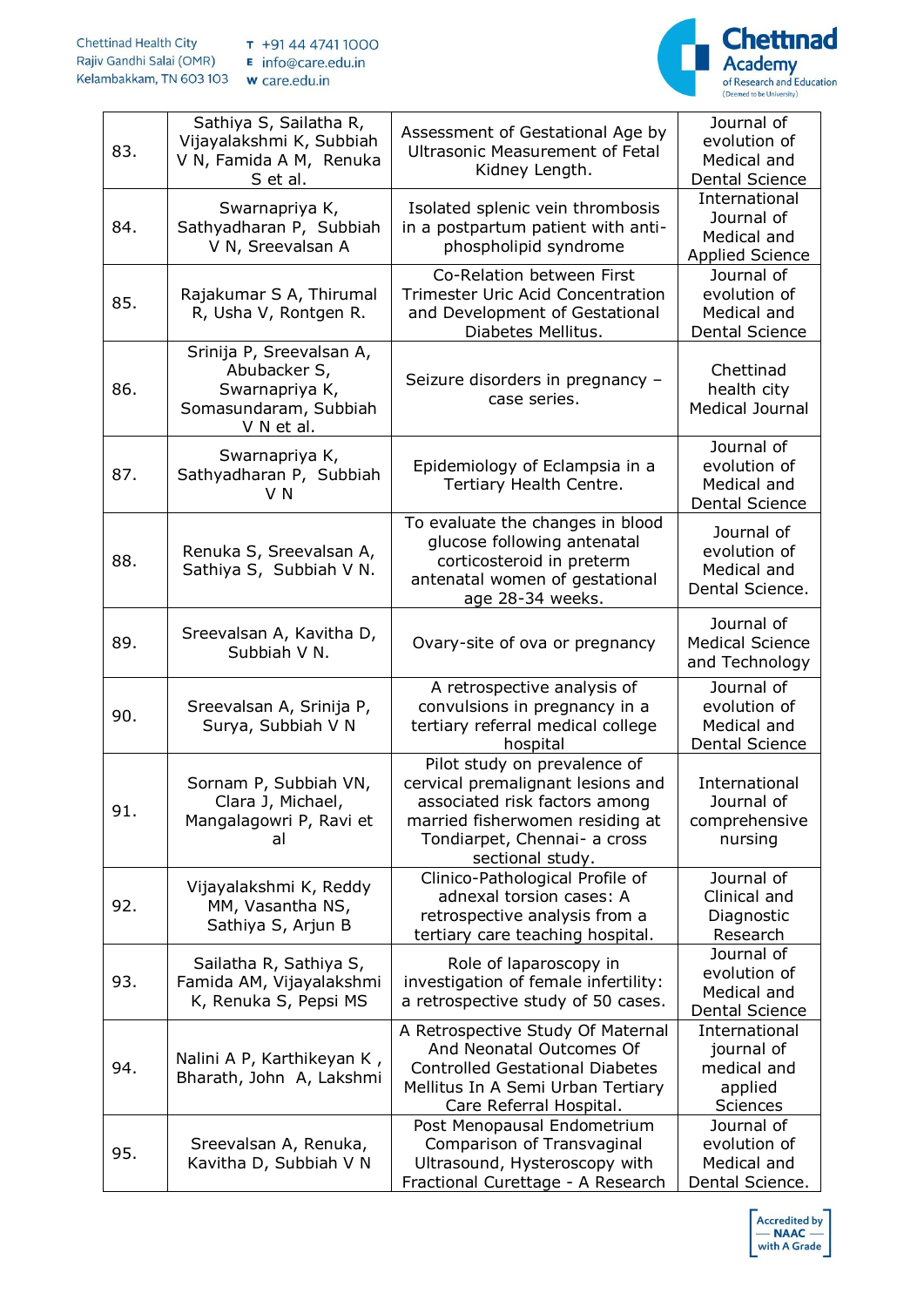

|      |                                                                                        | Analysis.                                                                                                                                            |                                                                     |
|------|----------------------------------------------------------------------------------------|------------------------------------------------------------------------------------------------------------------------------------------------------|---------------------------------------------------------------------|
|      |                                                                                        |                                                                                                                                                      |                                                                     |
|      | Sornam. P, Vasantha N.                                                                 | Comparison of Associated Risk<br><b>Factors Contributing to Cervical</b>                                                                             | International                                                       |
| 96.  | Subbiah, Jothi Clara J.<br>Michael, Ravi .S4,<br>Malavika. J, Kiruthiga. G             | Cancer among Married Fisher<br>Women with and without Cervical<br>Cancer at Selected Settings in                                                     | Journal of<br>Comprehensive<br><b>Nursing</b>                       |
|      |                                                                                        | Tamil Nadu                                                                                                                                           |                                                                     |
| 97.  | Siddharam S. Janti, A. M.<br>Raja, C. Charanya, Adnan<br>Matheen. A                    | Prospective Study of Traumatic<br>Cataract and its Visual Outcome.                                                                                   | Journal of<br>Evolution of<br>Medical and<br><b>Dental Sciences</b> |
| 98.  | Siddharam S. Janti, A. M.<br>Raja, Adnan Matheen, C.<br>Charanya, R.<br>Pandurangan    | A Cross Sectional Study on<br>Prevalence of Amblyopia in School<br>Going Children.                                                                   | Journal of<br>Evolution of<br>Medical and<br><b>Dental Sciences</b> |
| 99.  | K. Stephen Sudhakar, M.<br>Loganathan, R.<br>Pandurangan, C.<br>Charanya               | Toxic Anterior Segment Syndrome<br>(TASS) with Severe Pigment<br>Dispersion                                                                          | Journal of<br>Evolution of<br>Medical and<br><b>Dental Sciences</b> |
| 100. | Manoj Vasudevan, (Maj)<br>G. Premnath                                                  | A Prospective Observational Study<br>to Analyze the Causes and Types<br>of Pre Senile Cataract in South<br>Indian Patients                           | Journal of<br>Evolution of<br>Medical and<br><b>Dental Sciences</b> |
| 101. | K. Stephen, C. Shankar,<br>V. Velayutham, R.<br>Pandurangan, C.<br>Charanya, R. Adnan. | Clinical Analysis of Fifty Cases of<br>Neovascular Glaucoma                                                                                          | Journal of<br>Evolution of<br>Medical and<br><b>Dental Sciences</b> |
| 102. | Stephen Sudhakar K,<br>Ashok Kulasekar B,<br>Shankar C, Charanya. C,<br>R. Pandurangan | Hypersensitivity to Injection<br>Drugs in Peribulbar Block - A<br>Clinical Study                                                                     | International<br>journal of<br>health sciences<br>& research        |
| 103. | A.M.Raja, Siddharam<br>Janti, Charanya C, Adnan<br>Matheen, Pandurangan R              | A multivariate analysis of<br>intravitreal injection of Anti-VEGF<br>Bevacizumab in the treatment of<br>retinal and choroidal<br>neovascularization. | International<br>journal of<br>health sciences<br>& research        |
| 104. | Siddharam S. Janti, C<br>Charanya, A M Raja,<br>Adnan Matheen, R<br>Pandurangan        | Knowledge, attitude, and practice<br>of contact lens users among<br>medical college students in<br>Tamilnadu                                         | International<br>journal of<br>scientific study                     |
| 105. | AM Raja, Siddharam<br>Janti, C Charanya, Adnan<br>Matheen                              | Unusual presentation of<br>lipemiaretinalis in pregnancy.                                                                                            | International<br>Journal of<br>Health & Allied<br><b>Sciences</b>   |
| 106. | Siddharam Janti, Adnan<br>Matheen, Charanya. C,<br>Pandurangan. R                      | A Rare Case Report: Weill<br>Marchesani Syndrome.                                                                                                    | <b>Scholars</b><br>Journal of<br><b>Medical Case</b><br>Report      |
| 107. | A. M. Raja, Siddharam, S.<br>Janti, Adnan Matheen, C.<br>Charanya.                     | Kearns - Sayre Syndrome                                                                                                                              | Chettinad<br><b>Health City</b><br>Medical Journal                  |
| 108. | C. Charanya, A. M. Raja,<br>Siddharam, S. Janti,                                       | Familial presentation-Best-<br>vitelliform disease. CHRISMED                                                                                         | Journal of<br>Health and                                            |

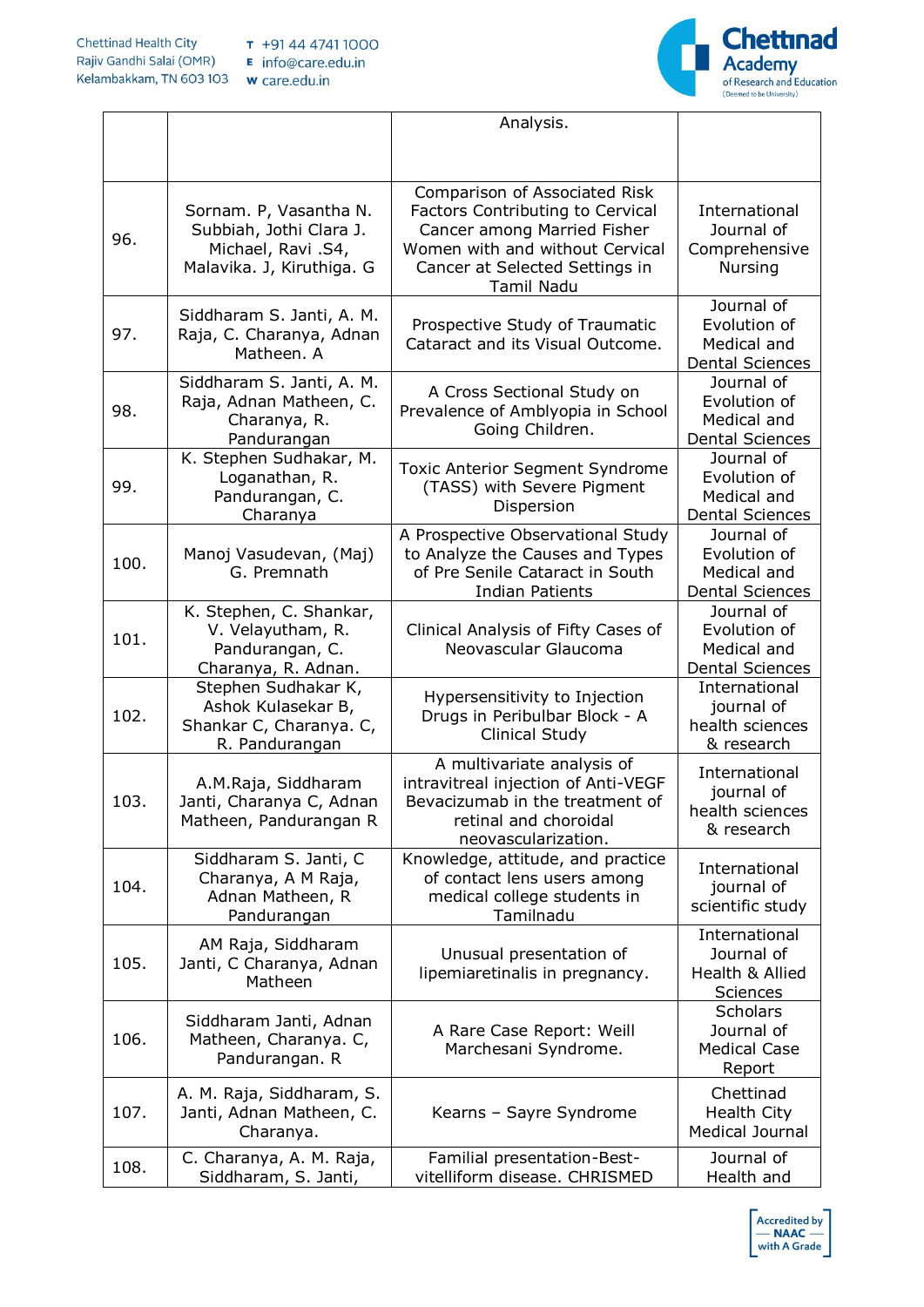

|      | Adnan Matheen.                                                                         |                                                                                                                                                         | Research                                                                        |
|------|----------------------------------------------------------------------------------------|---------------------------------------------------------------------------------------------------------------------------------------------------------|---------------------------------------------------------------------------------|
| 109. | C. Charanya, A M Raja,<br>Siddharam Janti, Adnan<br>Matheen, R Pandurangan             | A Rare Case of Domperidone<br>Induced Oculogyric Crisis in<br>Young Female.                                                                             | International<br>Journal of<br>Scientific Study                                 |
| 110. | Manoj Vasudevan, G<br>Premnath, R Pandurangan                                          | A Prospective Observational Study<br>of the Course of Clinical Infective<br>Conjunctivitis & Analysis of the<br>Sequel of its Corneal<br>Involvement.   | Journal of<br>Evolution of<br>Medical and<br>Dental<br>Sciences.                |
| 111. | Raja AM, Janti S,<br>Chendilnathan C, Matheen<br>Α.                                    | A prospective nonrandomized<br>clinical study on exudative age<br>related macular degeneration.                                                         | International<br>journal of<br>Community<br>Medicine and<br>Public Health       |
| 112. | Sushma Nayar, Murali<br>Manohar Reddy                                                  | Haematological Parameters<br>including Platelet indices in Vivax<br>and Falciparum Malaria                                                              | Chettinad<br>Health City<br>Medical Journal                                     |
| 113. | Rajesh Kanna,<br>Viswanathan,<br>Krishnaswamy B                                        | Histopathology and Prognostic<br>Indices of Carcinoma Breast with<br>Special Reference to p53 Marker                                                    | Journal of<br>Clinical and<br>Diagnostic<br>Research                            |
| 114. | Rajesh Kanna, Valli,<br>Thuvaragah                                                     | Relationship Between Diabetes<br>Mellitus Type 2 and Cognitive<br>Impairment: A Predictor of<br>Alzheimer's Disease.                                    | International<br>Journal of<br>Medical<br>Research and<br><b>Health Science</b> |
| 115. | Vijayashree R, Tejashvee,<br>Govindarajan S, Ramesh<br>Rao K                           | Relationship between Pulmonary<br><b>Function Tests and Common</b><br>Haematological Parameters<br>(RDW, Hb, MCH, MCHC, MCV) In<br>Healthy Non-Smokers. | International<br>Journal of<br>Scientific and<br>Research<br>Publications       |
| 116. | Vijayashree R, Abirami V,<br>Govindaraju S, Ramesh<br>Rao K                            | Relevance of Red Cell Distribution<br>Width (RDW) Determination in<br>Stroke: A Case Control Study.                                                     | International<br>Journal of<br>Scientific and<br>Research<br>Publications       |
| 117. | Rathinasamy M, Umadevi<br>L, Nathan R, Anitha E,<br>Jaishree V, Suresh P and<br>Shilpa | Series of hand foot mouth disease<br>as seen in a metro city in South<br>India                                                                          | The Antiseptic                                                                  |
| 118. | Jenifer JA, Suresh P and<br>Padmasani LN                                               | Correlation of peak expiratory<br>flow rate with pulmonary function<br>test in childhood asthma.                                                        | Journal of<br>Evolution of<br>Medical and<br>Dental<br>Sciences.                |
| 119. | Suresh P, Jenifer JA,<br>Umadevi L and<br>Rathinasamy M                                | Comparison of standard urine<br>analysis with urine dip sticks to<br>detect urinary tract infection in<br>children.                                     | Journal of<br>Evolution of<br>Medical and<br><b>Dental Sciences</b>             |
| 120. | Jaishree V, Antony J,<br>Reddy GMM and<br>Thavumanavan S                               | Serum alkaline phosphatase for<br>screening of hypovitaminosis D                                                                                        | Indian<br>Pediatrics                                                            |
| 121. | Suresh P, Antony J,<br>Ambujavalli BT and<br>Thirunavukarasu H                         | A Profile of blood pressure pattern<br>in school going children aged 6 to<br>12 years in suburban Chennai.                                              | Journal of<br>Evolution of<br>Medical and                                       |

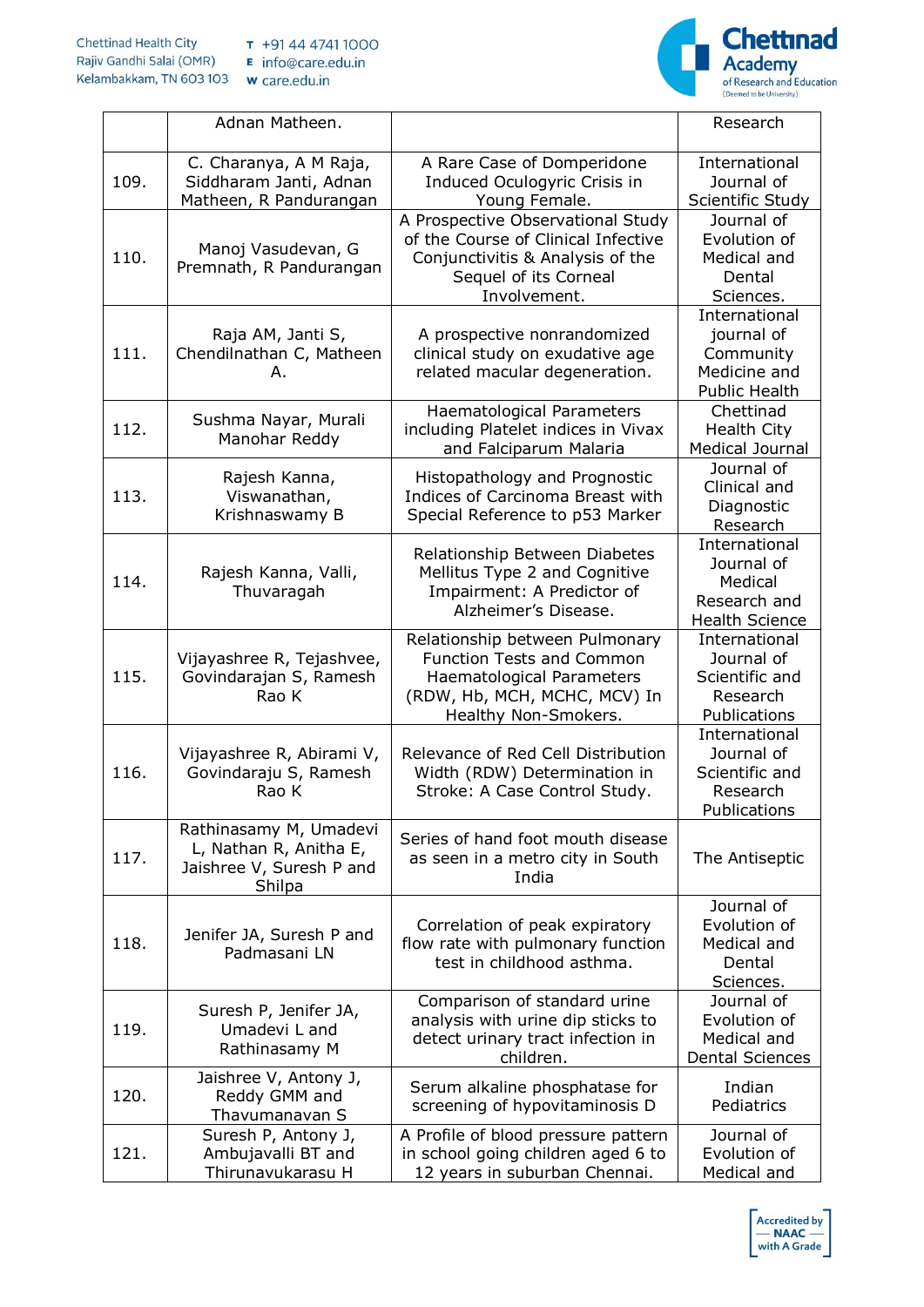

|      |                                                                                                                     |                                                                                                                                                        | <b>Dental Sciences</b>                                                                      |
|------|---------------------------------------------------------------------------------------------------------------------|--------------------------------------------------------------------------------------------------------------------------------------------------------|---------------------------------------------------------------------------------------------|
| 122. | Suresh P, Antony J                                                                                                  | Correlation of blood pressure and<br>BMI in normal school children<br>aged $6 - 12$ years.                                                             | International<br>Journal of<br>Medical and<br>Applied science                               |
| 123. | JaishreeVasudevan,<br>GopireddyMurali Mohan<br>Reddy, Antony Jenifer,<br>Thayumanavan S, Uma<br>Devi, Rathinasamy M | Prevalence and Factors Associated<br>with Vitamin D Deficiency in<br>Indian Children: A Hospital Based<br><b>Cross Sectional Study</b>                 | Pediatric oncall                                                                            |
| 124. | Ruckmani A, Vinayakmeti<br>and Kavitha KN.                                                                          | Anxiolytic and antidepressant<br>activity of Areca catechu Linn. in<br>mice.                                                                           | World Journal<br>of<br>Pharmaceutical<br>Research                                           |
| 125. | Arunkumar R, Ruckmani<br>A, Prabhu RL, Nayar PG,<br>Chokkalingam M,<br>Rajasekaran D and<br>Arumugam AO.            | Bioequivalence study of dofetilide<br>in healthy human volunteers<br>under fasting and fed conditions.                                                 | World Journal<br>of<br>Pharmaceutical<br>Research                                           |
| 126. | Eerike M, Ruckmani A,<br>Ramana YV, Venu G and<br>Prasanthchary R.                                                  | Evaluation of hypolipidemic<br>activity of ethanolic and aqueous<br>extracts of Friagaria vesca in high<br>fat diet induced hyperlipidemia in<br>rats. | International<br>Journal of<br>Pharmaceutical<br>Sciences<br>Review and<br>Research         |
| 127. | Saradha S, Ruckmani A,<br>Chokkalingam M,<br>Maignanakumar R,<br>Arunkumar R, Madhavi E<br>and Prabhu LR.           | Hypoglycemic activity of aqueous<br>and ethanolic extracts of<br>Manilkara zapota seeds in<br>streptozotocin induced diabetic<br>rats.                 | International<br>Journal of<br>Pharmacy &<br>Pharmaceutical<br>Sciences                     |
| 128. | Maignanakumar R,<br>Ruckmani A, Saradha S,<br>Arunkumar R, Prabhu LR,<br>Madhavi E and Duraivel<br>М.               | Evaluation of antiepileptic activity<br>of Vetiveria zizanioides oil in<br>mice.                                                                       | International<br>Journal of<br>Pharmaceutical<br><b>Sciences</b><br>Review and<br>Research. |
| 129. | Naidu JG, Madhavi E,<br>Venu G, Venkataramana Y<br>and Rajeshwaramma G                                              | Comparative study of anti-<br>inflammatory activity of newer<br>macrolides with etoricoxib.                                                            | Journal of<br>Evolution of<br>Medical and<br>Dental<br>Sciences.                            |
| 130. | Ruckmani A, Arunkumar<br>R, Prabhu LR, Ramya N<br>and Maignanakumar R                                               | Informal dialogue with<br>prospective volunteers: A tool to<br>improve subject recruitment in<br>clinical trials.                                      | Asian Journal<br>Pharmacy and<br>Clinical<br>Research                                       |
| 131. | Arunkumar R,<br>Vinayakmeti, Ruckmani A<br>and Devi S                                                               | Effect of vitamin D on atorvastatin<br>induced blood sugar changes in<br>Wistar albino rats.                                                           | International<br>Journal of Basic<br>& Clinical<br>Pharmacology                             |
| 132. | Ruckmani A.                                                                                                         | Drug interaction-cardiovascular<br>drugs                                                                                                               | Chettinad<br>Health City<br>Medical Journal.                                                |
| 133. | Ahamed Basha A,<br>Mathangi DC, Shyamala<br>R, Ramesh Rao K                                                         | Protective effect of light emitting<br>diode phototherapy on fluorescent<br>light induced retinal damage in                                            | Annals of<br>anatomy                                                                        |